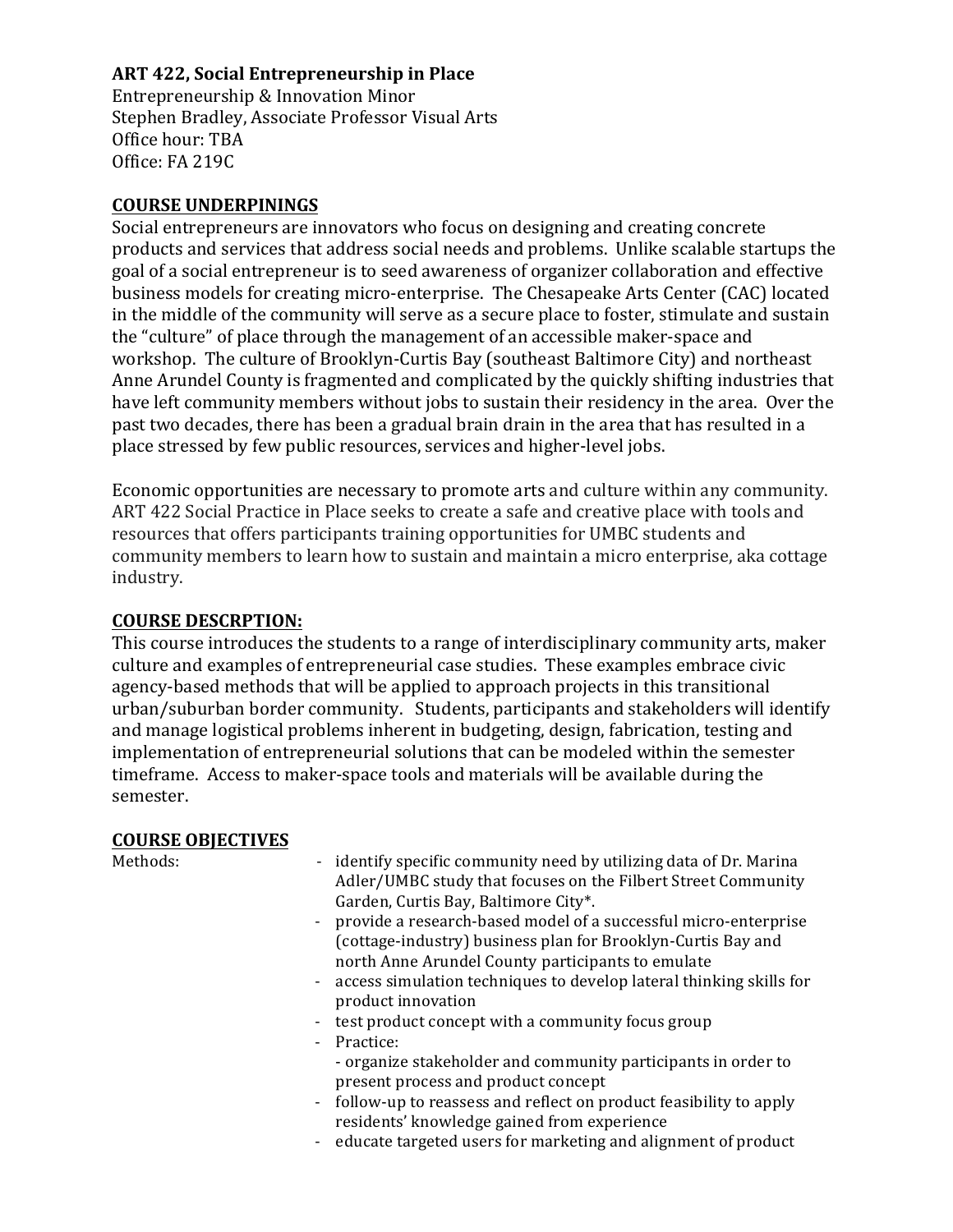placement 

| Outcome:<br>$\sim$<br>٠    | place product with businesses, organizations and other consumers<br>establish product support with maintenance by designated<br>participants<br>- harness social capital to improve community empowerment and<br>participation<br>increase a localized knowledge base at CAC to sustain participant<br>involvement for future projects. |
|----------------------------|-----------------------------------------------------------------------------------------------------------------------------------------------------------------------------------------------------------------------------------------------------------------------------------------------------------------------------------------|
| <b>COURSE REQUIREMENTS</b> |                                                                                                                                                                                                                                                                                                                                         |
| ACCICNMENTC.               | Riwaakly blog nost - 20%                                                                                                                                                                                                                                                                                                                |

**ASSIGNMENTS:** BIWEEKIY DIOG DOST - 20% Visiting Scholars and Artists - 10% At least 3 lectures are required to attend; 1 from Visual Art and 1 from another discipline that pertains to the course content; 2 from the Alex. Brown Center for Entrepreneurship lecture and workshop series. Project I: Social Practice - 20% – Community member driven problem identification & brainstorming. Using social practice and the methodologies of art (critical thinking and creative problem solving) to organize community members towards a solution. Project includes a proposal, budget and feasibility study. Project II: Implementation – 20% – propose and execute a solution to the identified problem. Includes the marketing plan, feasibility and budgeting of the item(s). Items will be on display as part of the public unveiling of the project including documentation at the public event. Teamwork / collaboration  $-10\%$ Feasibility study that includes photo-voice exercise. – UMBC IRB – ethnographic interviews, economic study – short documentary/digital story Public event to present course findings, recognizing community leaders and UMBC students. Media – 20% 2 - 3 minute interviews with onsite visits to small creative businesses in the Baltimore City and Anne Arundel Co. and County regions. Video works to be posted on Prof. Bradley's Viemo (video service) & YouTube channels.

| <b>RUBRIC</b>                    |                       |          |
|----------------------------------|-----------------------|----------|
| Weekly BLOG POSTING - six total. |                       |          |
| writing                          | student created media | readings |
| 35%                              | 35%                   | 30%      |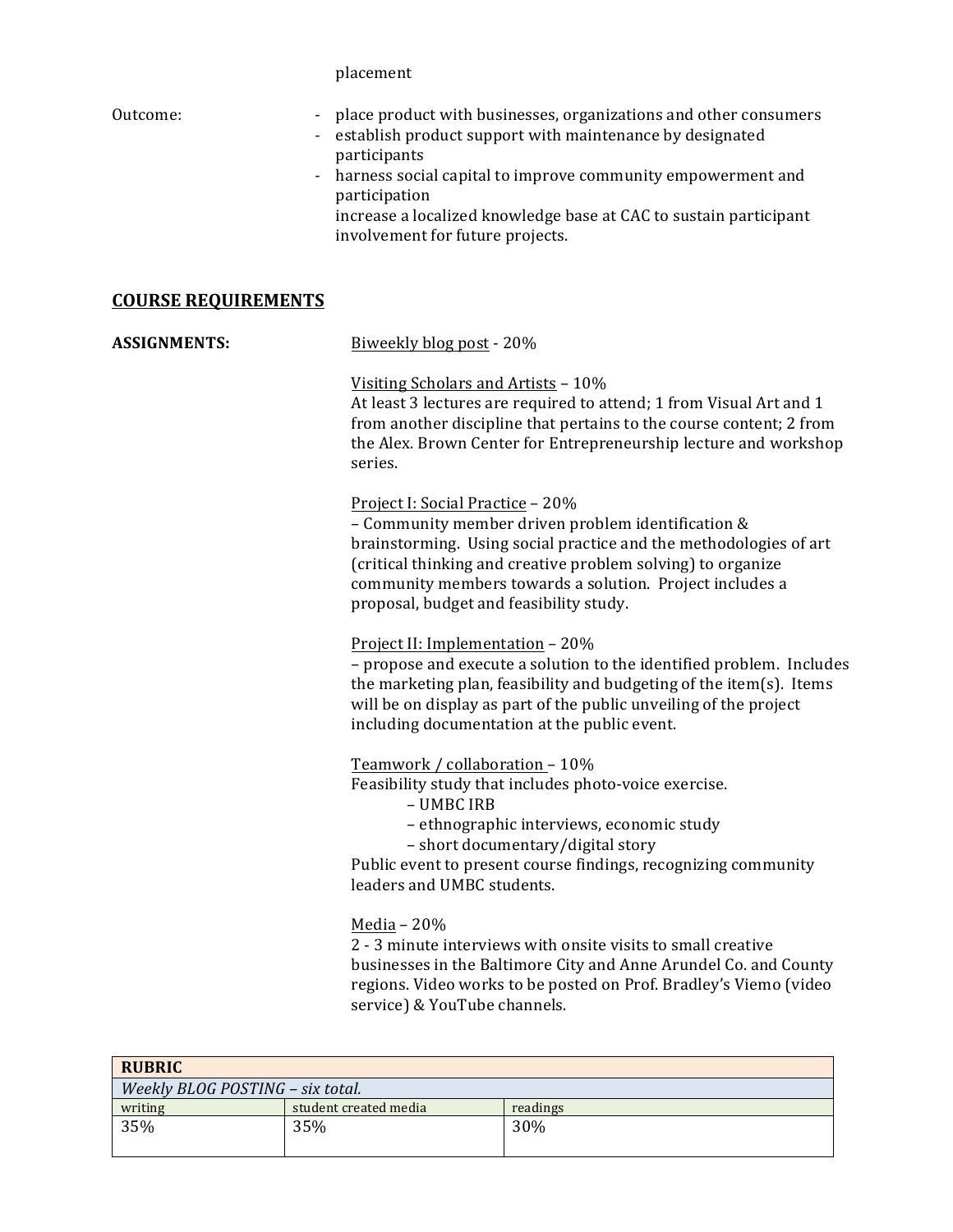| 300 - 500 words   | 1-2 minute video or sound  | Include reflections from your bi-weekly     |
|-------------------|----------------------------|---------------------------------------------|
|                   |                            |                                             |
|                   | work                       | readings.                                   |
| Bi-weekly         | 3-5 video works            | site reference to tasks.                    |
| <b>FIELDWORK</b>  |                            |                                             |
| video shooting    | photography                | editing                                     |
| 35%               | 20%                        | 45%                                         |
| 1-2 minutes with  | 5-7 photographs that       | editing of the video; sound design, graphic |
| interview $/$     | describe and document the  | motion                                      |
| documentary style | process of                 |                                             |
|                   | entrepreneurship, problem  |                                             |
|                   | solving and or the work in |                                             |
|                   |                            |                                             |
|                   | process.                   |                                             |
| Public event      |                            |                                             |
| planning          | collaboration              | implementation                              |
| 35%               | 35%                        | 30%                                         |
|                   |                            |                                             |

## **READINGS**

Asset-based Participatory Community Research in Support of Resilience and Wellbeing in Curtis Bay, MD, Dr. Marina Adler, Department of Sociology & Anthropology, conducted at the Filbert Street Community Garden, UMBC.

Kwon, Miwon, One Place After Another, Site-Specific Art and Locational Identify, MIT Press, Cambridge, MA, 2004, ISBN-13: 978-0262612029

Carey, Brainard, *New Markets for Artists: How to Sell, Fund Projects, and Exhibit* Using Social Media, DIY Pop-Ups, eBay, Kickstarter, and Much More, ISBN-13: 978-1581159134

Caplin, Lee, *The Business of Art*, Prentice Hall Press; 3 Sub edition (June 1, 1998) ISBN-13: 978-0735200135

Lazzari, Margaret, *The Practical Handbook for the Emerging Artist*, Harcourt College Publishers, 2001

This text presents a variety of case studies that inform the practicing reader with a wealth of resources for being a financially successful artist.

Website: Distributed Organizations Working Salon at NECSI COMPLEXITY SALON ON HEALTH AND WELLBEING http://www.ustream.tv/recorded/60352653

Finland's Latest Educational Move Will produce a generation of Entrepreneurs: http://singularityhub.com/2015/04/04/finlands-latest-educational-move-willproduce-a-generation-of-entrepreneurs/

Social Entrepreneurship: Towards an Entrepreneurial Culture for Social and Economic Development, Author: Lidia Varbanova - Date: 06 October 2009

Social Entrepreneurship and Social Transformation: An Exploratory Study Author, Lidia Varbanova - Date: 06 October, 2009

Everyone a Changemaker: Social Entrepreneurship's Ultimate Goal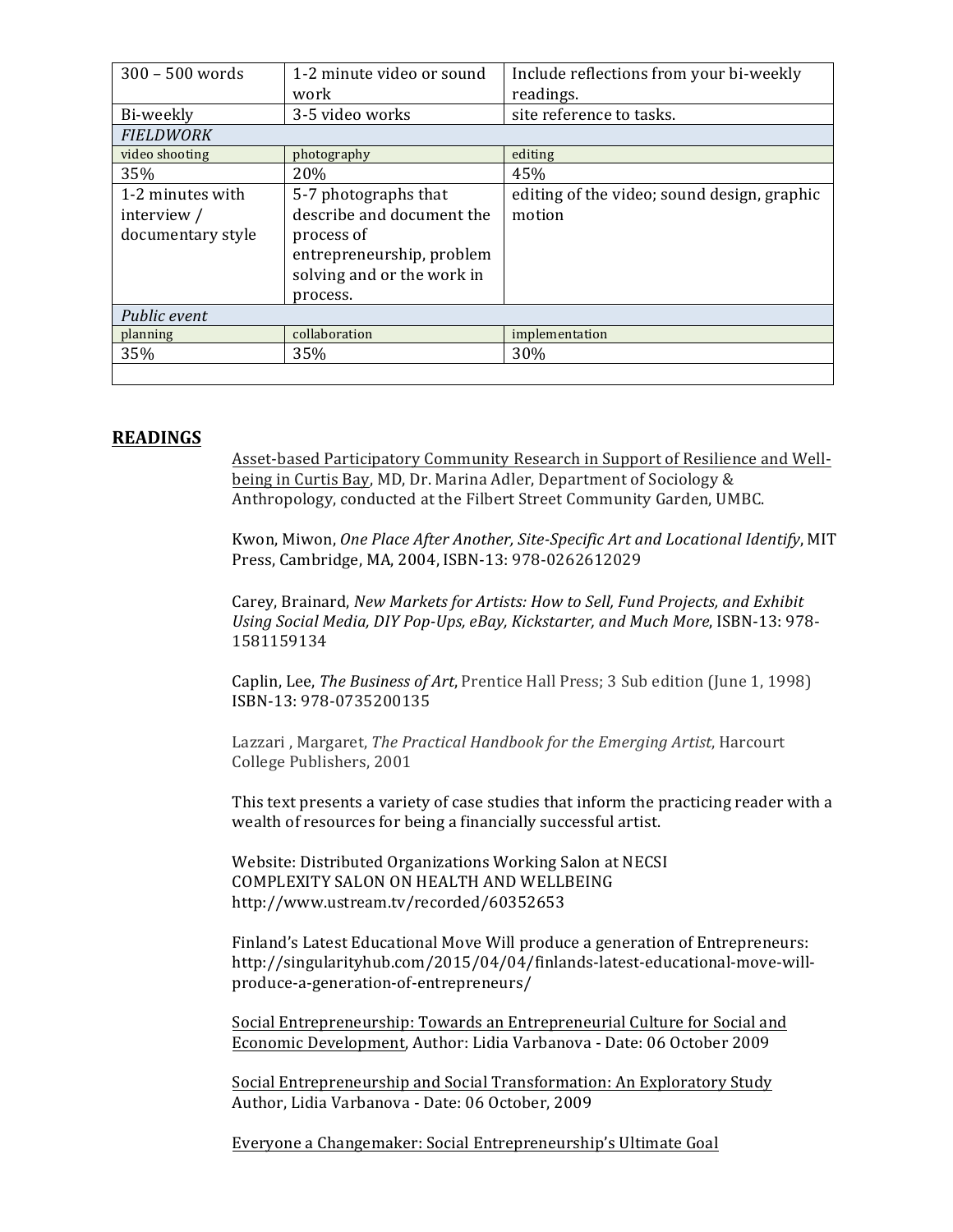Author, Lidia Varbanova - Date: 06 October 2009

ART in OTHER PLACES: Artists at work in American's Community and Social Institutions, Author, William Cleveland, 2000. Part VII, COMMUNITY, Chapter 25. Inside Other Places: In Search for Community; Chapter 26. Judy Baca: SPARC - The Social and Public Arts Resource Center; Chapter 28. TheaterWorkers Project: Steelworkers Speak.

## **STUDENT EVALUATIONS** Percentage points will be assigned to each student based upon the above distribution of points earned throughout the semester.

Students should keep abreast of their grade during the semester. You are encouraged and welcomed to initiate conversations with me regarding your progress or any other aspects of the course. Your grade status is also readily available on our course site.

**COURSE EVALUATION** We will adopt the following project benchmarks and evaluation instruments to measure the impact and "value" of the course:

- completion of an operating beta prototype by the end of the 16 week semester
- assessment of pre and post surveys that measure UMBC students' understanding of the key terms, methods and approaches of pro-social entrepreneurship
- assessment of pre and post surveys of community members citing barriers and solutions within the community. Instrument will list ranking of the collaborative experience, the development process and the efficiency of the proposed design and final product.

## **DESCRIPTION ASSIGNMENTS**

- Reflection Papers: Students will respond to writing prompts based on guest lectures and/or films or television segments. Length: 3-5 pages
- Blog space: this assignment provides the student with an opportunity to document and trace weekly research topics throughout the semester. Semester-long assignment. Approximately Bi-weekly entries of 300-1000 words. Feel free to include photographs, entrepreneurial resources, drawings, poetry, sound, music, video clips from other social media sites. Quote/site other dedicated entrepreneurial based Blogs and on-line websites. Students will be required to set-up their blog site utilizing Wordpress, or equal service.
- Digital Stories: Students will work independently to create a 1-2 minute digital story about entrepreneurship and its impact on your practice. Documentation from the semester long proposed solution rom the beginning to implementation can be part of the story.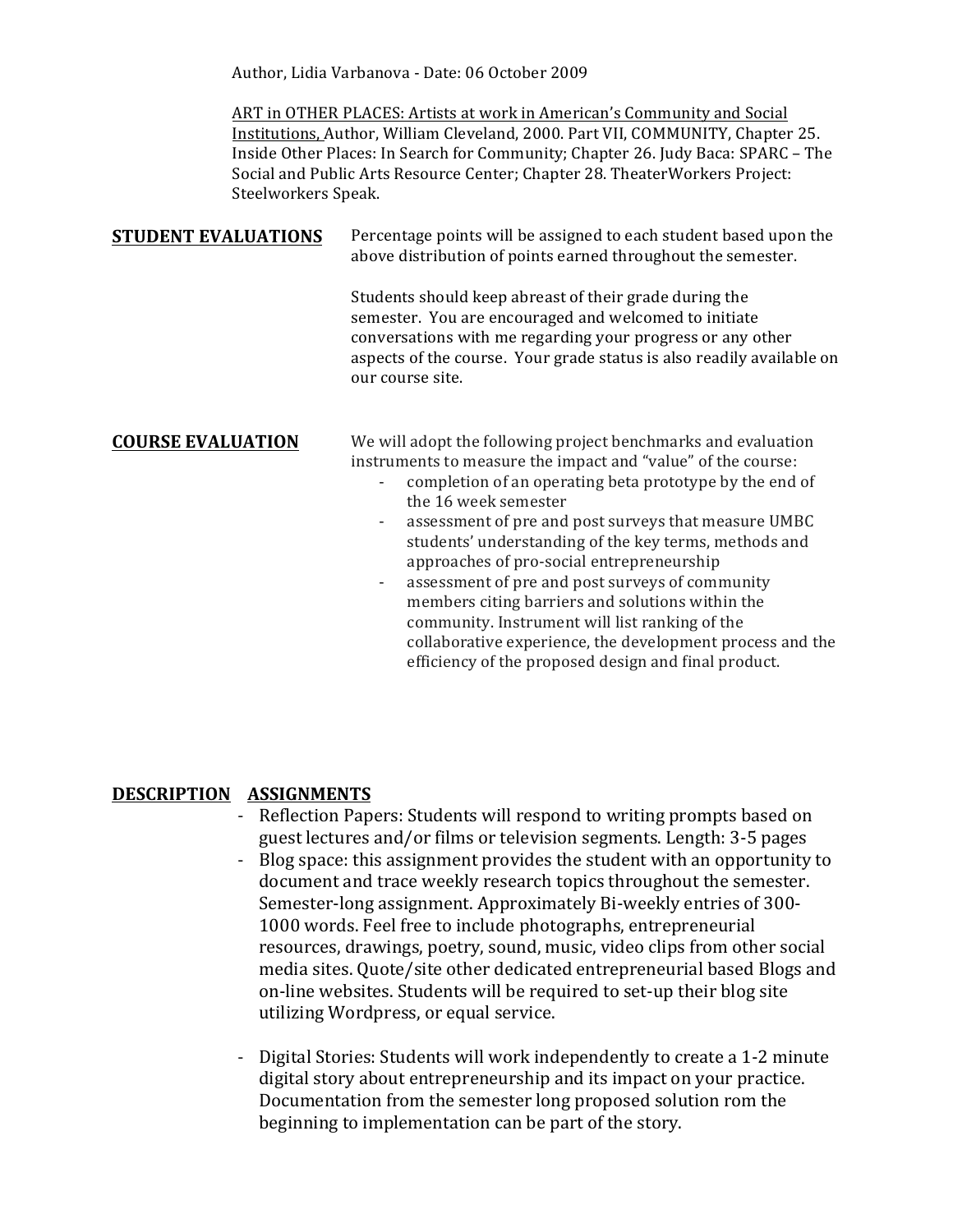- Community project- to be developed as the course proceeds.
- Participation: Because this class benefits largely from the comments, feedback, and viewpoints of each student and community participation input it is important for all students to attend class, complete assigned readings, and contribute to our class discussions and community projects. Your attendance, class participation, and interest in asking and answering questions during those discussions will determine this grade. Students are encouraged to speak freely, yet respectfully toward each other.

## **CLASSROOM POLICIES**

1. *Classroom attendance* is a part of participation. Please make all effort to attend class for your feedback and discussion is invaluable to us. Attendance will not be taken daily, however, in the event of a student missing class, it is your responsibility to contact me BEFORE the class, if possible, and gather the necessary class materials for assignments and class notes. LATE PAPERS WILL NOT BE ACCEPTED! Students missing classes on assignment due dates, without prior excused absences, will suffer harsh penalties, such as a letter grade reduction or even zero points earned for the assignment.

2. All *submitted assignments* will be graded according to the posted grading rubrics. Please utilize this document to guide your preparation of your written assignments. NOTE: Pay attention to your grammar and spelling, as mentioned on the grading rubric. We recognize that this is NOT an English class, but as part of a budding, formally educated group, it is imperative that we be mindful of the messages we communicate via the written word. Take pride in your work!

3. When submitting assignments that require citations, please follow the guidelines specific to your area of study (i.e. APA or MLA, etc.). Papers will be returned or not graded if there is not a citation page included. All papers should be submitted typewritten, double-spaced, 12-pt. font (Times New Roman, please) with one  $(1)$  inch margins on all sides. Papers not adhering to those specifications will either be returned to the student or will receive a grade reduction. No Internet sources can be used as source citations, unless approved IN ADVANCE.

4. Assignments should ALWAYS be *submitted on time.* In the event of submitting a late assignment, please note that harsh penalties may result. See attendance policy above. If you miss an assignment due to a medical or family emergency, please notify me before the assignment due date or immediately thereafter. Written documentation may be expected in order to make-up the assignment. Assignments MUST be submitted in hard copy format, even if absent on the day of the assignment. NO EMAILED ASSIGNMENTS ACCEPTED!

5. UMBC is committed to *eliminating discriminatory obstacles* that disadvantage students based on disability. Student Support Services (SSS) is the UMBC department designated to receive and maintain confidential files of disabilityrelated documentation, certify eligibility for services, determine reasonable accommodations, develop with each student plans for the provision of such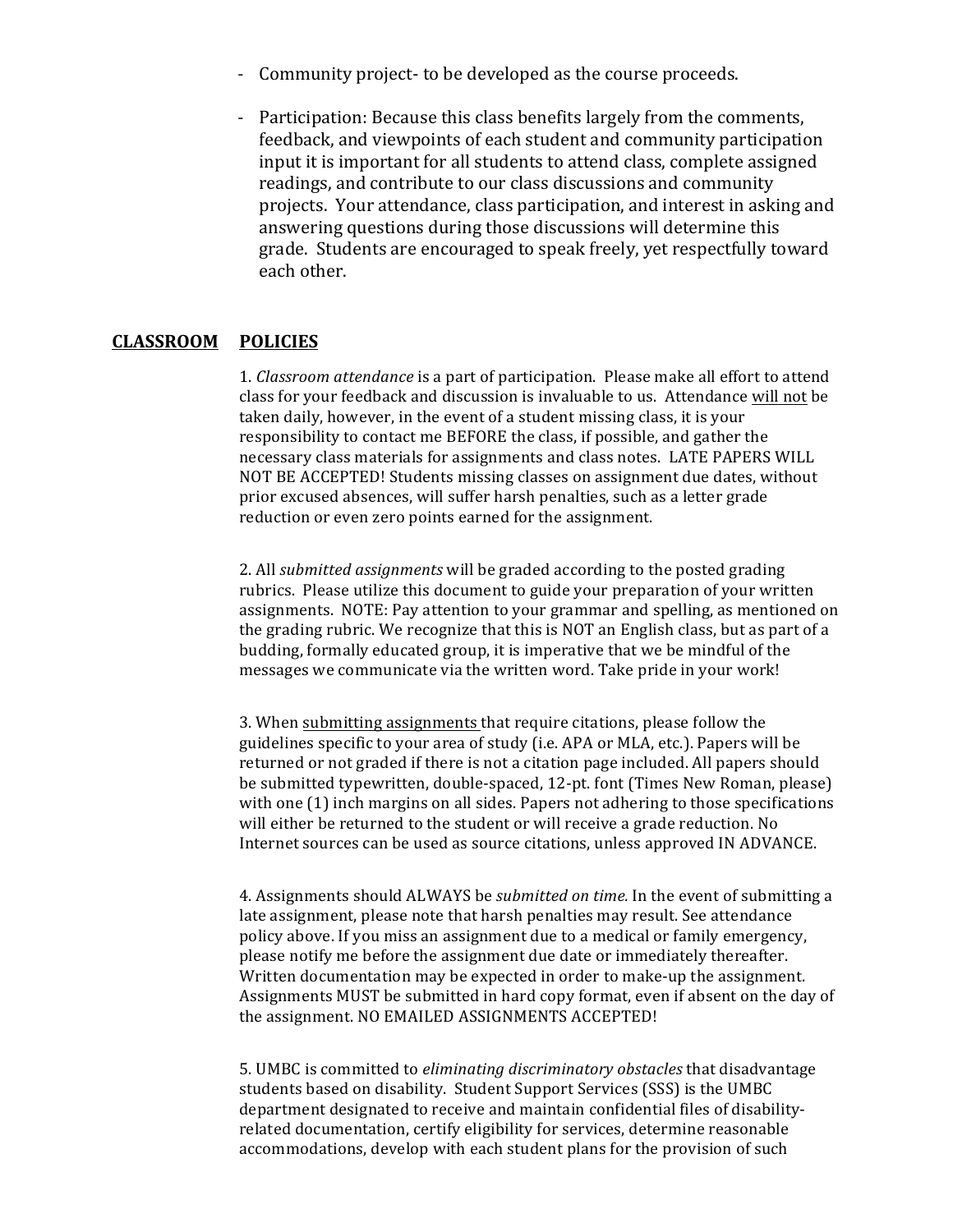accommodations, and serve as a liaison between faculty members and students regarding disability-related issues. If you have a disability and want to request accommodations, contact SSS in the Math/Psych Bldg., room 213 or at 410-455-2459. SSS will require you to provide appropriate documentation of disability. If you require accommodations for this class, make an appointment to meet with me to discuss your SSS-approved accommodations.

6. Statement of *Academic Integrity*: By enrolling in this course, each student assumes the responsibilities of an active participant in UMBC's scholarly community in which everyone's academic work and behavior are held to the highest standards of honesty. Cheating, fabrication, plagiarism, and helping others to commit these acts are all forms of academic dishonesty, and they are wrong. Academic misconduct could result in disciplinary action that may include, but is not limited to, suspension or dismissal. To read the full Student Academic Conduct Policy, consult the UMBC Student Handbook, the Faculty Handbook, or the UMBC Policies section of the UMBC Directory.

## **OTHER RESOURCES & DEFININITIONS**

The term, "pro-social\*" is relatively new to the lexicon of socialinnovation pedagogy. "Pro-social" denotes change agent behavior that is positive, helpful, and intended to promote social acceptance and friendship among stakeholders and community leaders to increase success-designated tasks. For this course, I am proposing the promotion of possible models of entrepreneurship within Brooklyn-Curtis Bay and north Anne Arundel County (BCB/NAACo). Pro-social entrepreneurship emphasizes solving problems through team building to improve a communities' work, play and living environment. Learning production skills necessary for micro-enterprise in a secure workshop space increases community-driven social engagement and strengthens the social fabric within the complex matrix of neighborhoods.

\*The term derives from developmental psychology; "pro-social behavior" is defined as actions that benefit other people or society as a whole. Examples include open source knowledge sharing, donating, cooperating and volunteering.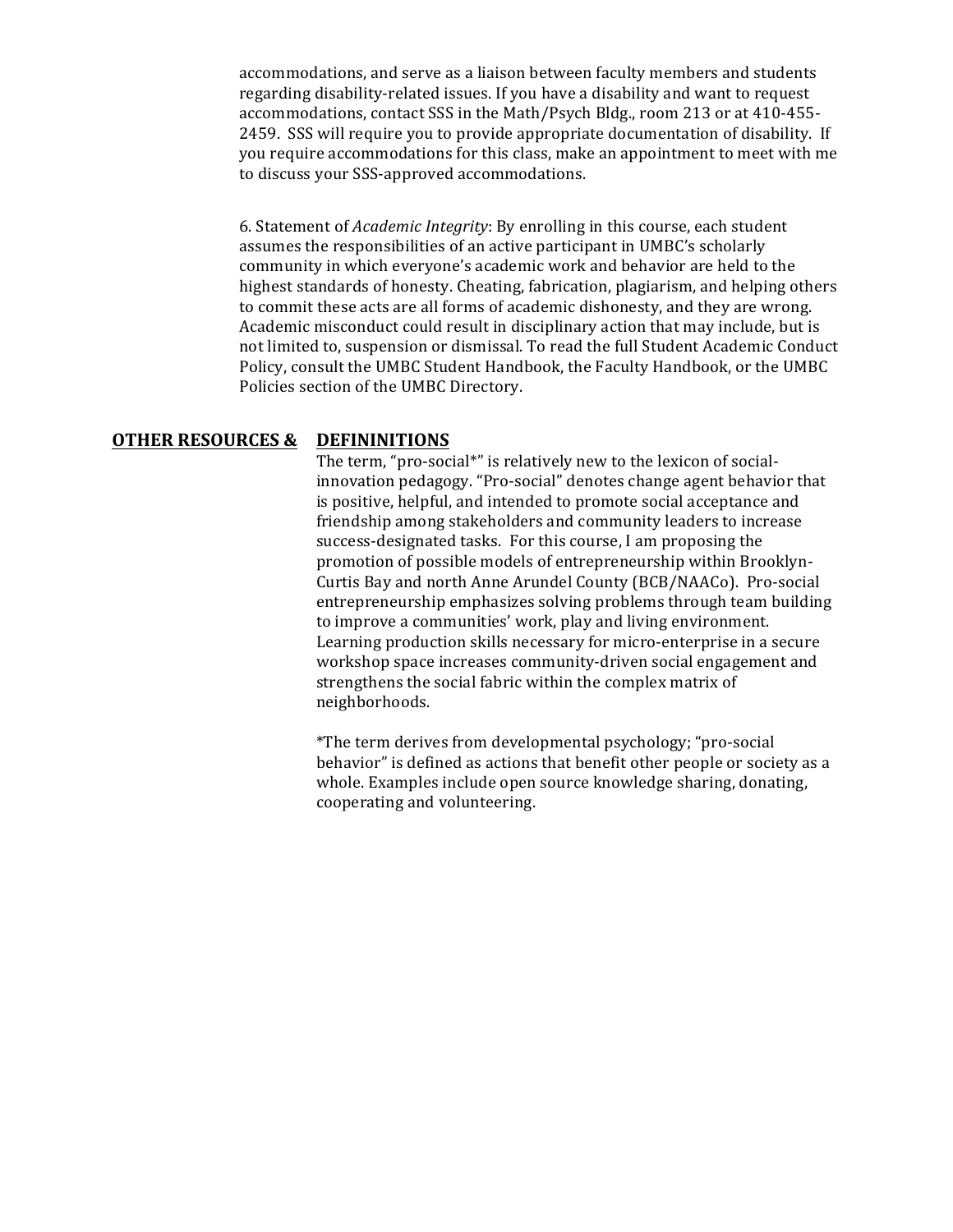ART 303, Social Entrepreneurship in Place Entrepreneurship & Innovation Minor Stephen Bradley, Associate Professor Visual Arts Email contact: sbradley@umbc.edu Phone: 410 455 2721, Office hour: TBA, Office: FA 219C

## **SCHEDULE**

**Week 1** class meetings take place at CAC unless otherwise noted. - "class" represents both the UMBC students and participating community members.

> Meeting to take place on UMBC campus with students enrolled in the course. Introduction to the course, social entrepreneurship and the identified community collaborators. Short lecture about the community that includes demographics, brief history and potential future.

Discussion: carpooling, resource and skillset assessment and other ENTR seed funding. 

Student assessment survey tool. Survey to review what the students know about entrepreneurship, what they hope to accomplish and other similar qualitative information; technical and social skills submitted through Bb.

#### READING:

Asset-based Participatory Community Research in Support of Resilience and Wellbeing in Curtis Bay, southeast Baltimore City. Dr. Marina Adler, UMBC, Department of Sociology & Anthropology lead project with her students that was conducted at the Filbert Street Community Garden, UMBC.

With this introduction of the study we will review the graphical information along with the methods Dr. Adler and her students adopted to evaluate the impact of the garden to the community. An introduction to the challenges the community is faced with.

**Week 2** Visiting lecture: Dr. Marina Adler and her students to discuss the course project; Asset-based Participatory Community Research in Support of Resilience and Wellbeing in Curtis Bay, southeast Baltimore City.

#### Project I: Social Practice

Discussion and mind-map issues that challenge the community;  $1<sup>st</sup>$  meeting at Chesapeake Arts Center with selected community members. Meet collaborative community members and stakeholders. Open discussion about different problems that have been identified by community stakeholders. 

#### Biweekly, blog post,

- 300-500 words along with appropriate photograph or video clip. Submit by end of weekend, Sunday night by 8:00 PM.

**Week 3** Evaluate the tools, skills and resources we have access to for the next 16 weeks: i.e., CAC Maker-space, safety procedures, tool access outside of class, .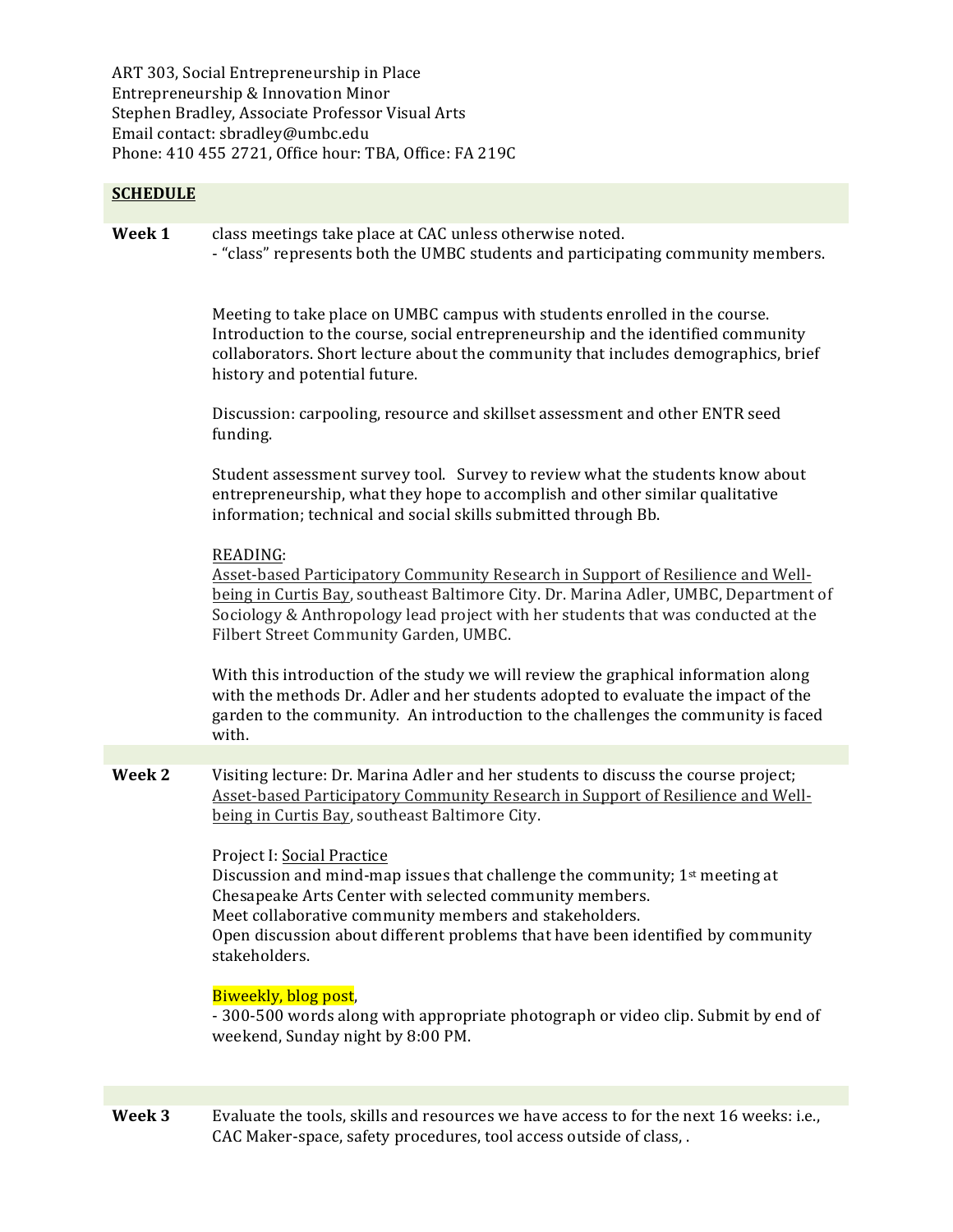Discussion with community members and UMBC students. Review identified problems. Brainstorming solutions. Discussion regarding materials and other necessary information to proceed with any one solution.

Document and mind-map potential solutions. Break up into smaller groups, begin working on

#### READING:

ART in OTHER PLACES: Artists at work in American's Community and Social Institutions, Author, William Cleveland, 2000. Part VII, COMMUNITY, Chapter 25. Inside Other Places: In Search for Community; Chapter 26. Judy Baca: SPARC - The Social and Public Arts Resource Center; Chapter 28. TheaterWorkers Project: Steelworkers Speak.

| Week 4 | <b>SITE VISIT: Filbert Street Community Garden</b><br>Rodette Jones, garden director, Curtis Bay, Baltimore City                                                                                                                                                                                                                           |
|--------|--------------------------------------------------------------------------------------------------------------------------------------------------------------------------------------------------------------------------------------------------------------------------------------------------------------------------------------------|
|        | Maker-space training at CAC.<br>Basic studio safety and overview of the different tools available in the maker-space.                                                                                                                                                                                                                      |
|        | Continue discussion about sited problems and potential solutions.                                                                                                                                                                                                                                                                          |
|        | Biweekly, blog post,<br>- 300-500 words along with appropriate photograph or video clip. Submit by end of<br>weekend, Sunday night by 8:00 PM.                                                                                                                                                                                             |
|        |                                                                                                                                                                                                                                                                                                                                            |
| Week 5 | <b>VISITING LECTURE:</b><br>Debora Woolley, Learn to Work & Service Learning Coordinator, Transition Monitor,<br>Librarian at BFHS Baltimore City. Brief history of the high school and discussion<br>about the problems that plague the community. How can social entrepreneurship<br>help solve some of the challenges in the community? |
|        | <b>READINGS:</b><br>Social Entrepreneurship: Towards an Entrepreneurial Culture for Social and<br>Economic Development, Author: Lidia Varbanova - Date: 06 October 2009                                                                                                                                                                    |
|        |                                                                                                                                                                                                                                                                                                                                            |
| Week 6 | <b>SITE VISIT: Chesapeake Center for Youth Development,</b><br>Michael Dorsey, program director, community organizer                                                                                                                                                                                                                       |
|        | Baybrook (southeast Baltimore City) or north Anne Arundel County social<br>entrepreneurial /artist studio                                                                                                                                                                                                                                  |
|        | Biweekly, blog post,<br>- 300-500 words along with appropriate photograph or video clip. Submit by end of<br>weekend, Sunday night by 8:00 PM.                                                                                                                                                                                             |
|        |                                                                                                                                                                                                                                                                                                                                            |
| Week 7 | Community focus group meeting. Test the idea on a mixed group of community and stakeholders<br>regarding potential solutions that have been identified by the class.                                                                                                                                                                       |

READING: Carey, Brainard, New Markets for Artists: How to Sell, Fund Projects, and Exhibit Using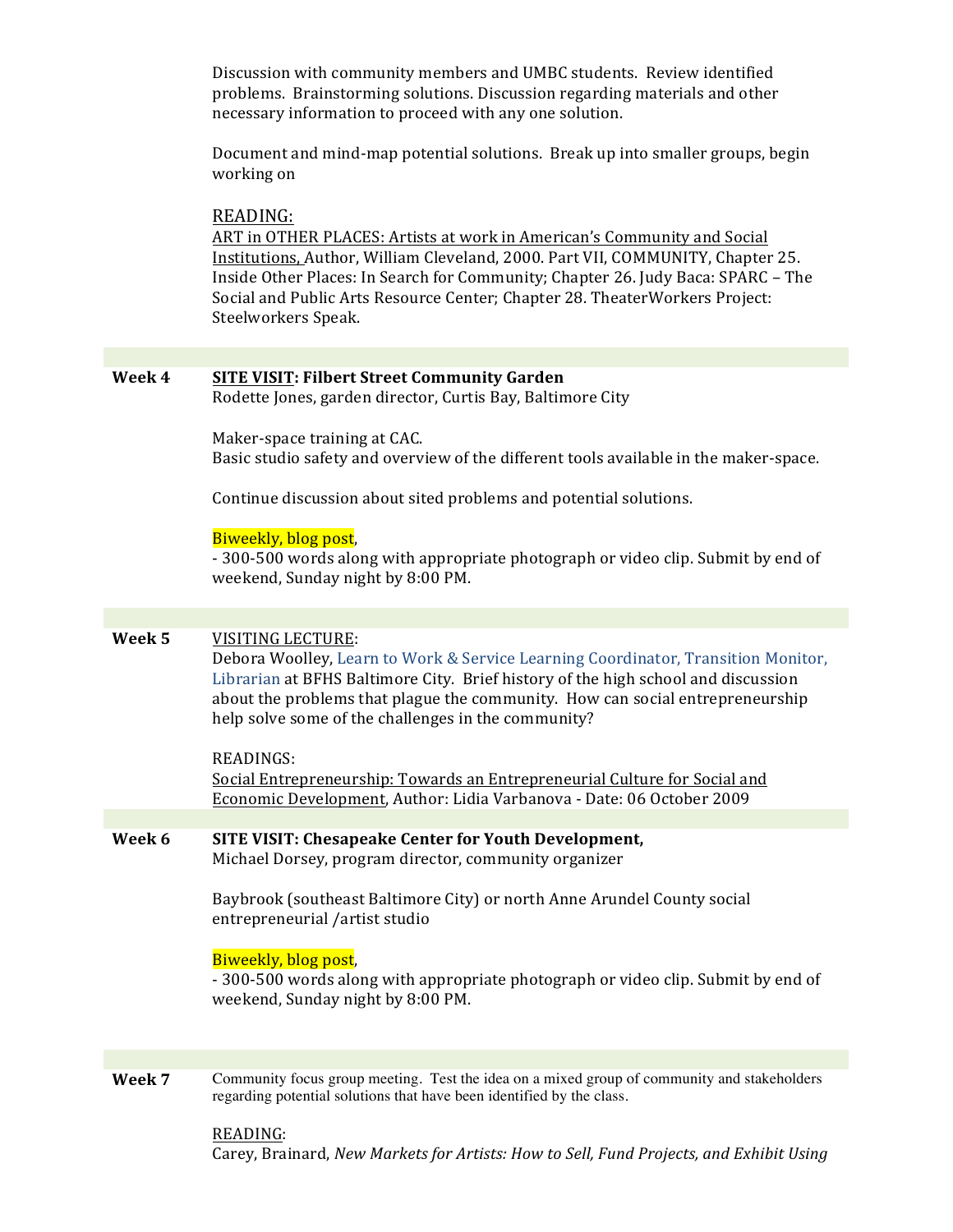Social Media, DIY Pop-Ups, eBay, Kickstarter, and Much More. Chapter 1: Prospering in the New Marketplace; Chapter 4: Using Social Media Platforms for Sharing Art; Chapter 6: eBay and Selling Art Online: Two Cases.

| Week 8  | <b>SITE VISIT: Furbish Green Roofs</b><br>Michael Furbish, owner. http://furbishco.com/<br>3430 2nd Street - Suite 100 Baltimore MD<br>Furbish innovates and develops living systems, primarily green roofs and green walls,<br>to benefit the built environment. We deploy natural systems, which make economic<br>sense for every building, to improve our health and the environment.<br>Project II: Implementation - 20%<br>- propose and execute a solution to the identified problem. Includes the marketing<br>plan, feasibility and budgeting of the item(s). Items will be on display as part of the<br>public unveiling of the project including documentation at the public event.<br>Biweekly, blog post,<br>- 300-500 words along with appropriate photograph or video clip. Submit by end of<br>weekend, Sunday night by 8:00 PM. |
|---------|-------------------------------------------------------------------------------------------------------------------------------------------------------------------------------------------------------------------------------------------------------------------------------------------------------------------------------------------------------------------------------------------------------------------------------------------------------------------------------------------------------------------------------------------------------------------------------------------------------------------------------------------------------------------------------------------------------------------------------------------------------------------------------------------------------------------------------------------------|
|         |                                                                                                                                                                                                                                                                                                                                                                                                                                                                                                                                                                                                                                                                                                                                                                                                                                                 |
| Week 9  | Mid-term evaluation, check in on progress modeling the solution for an identified<br>problem. Critical review of the proposed solutions.<br>READINGS: Finland's Latest Educational Move Will produce a generation of<br>Entrepreneurs: http://singularityhub.com/2015/04/04/finlands-latest-educational-<br>move-will-produce-a-generation-of-entrepreneurs/                                                                                                                                                                                                                                                                                                                                                                                                                                                                                    |
|         |                                                                                                                                                                                                                                                                                                                                                                                                                                                                                                                                                                                                                                                                                                                                                                                                                                                 |
| Week 10 | <b>Site Visit: Chesapeake Compost Works</b><br>http://www.chesapeakecompost.com/<br>Chesapeake Compost Works bridges the gap in our organic waste stream by creating<br>the highest quality compost that's safe and effective to use in gardens and landscapes<br>throughout the Chesapeake region. CCW is located in Curtis Bay, a neighborhood in<br>Baltimore City. Both the neighborhood and the city are looking for clean, sustainable<br>alternatives to the pollution often found in industrial areas. Chesapeake Compost<br>Works is proud to be an example of green industry, creating jobs<br>without sacrificing the health of our neighbors.<br>Biweekly, blog post,<br>- 300-500 words along with appropriate photograph or video clip. Submit by end of<br>weekend, Sunday night by 8:00 PM.                                     |
|         |                                                                                                                                                                                                                                                                                                                                                                                                                                                                                                                                                                                                                                                                                                                                                                                                                                                 |
| Week 11 | Class time dedicated to working on final event and current project.<br>READINGS: Everyone a Changemaker: Social Entrepreneurship's Ultimate Goal<br>Author, Lidia Varbanova - Date: 06 October 2009                                                                                                                                                                                                                                                                                                                                                                                                                                                                                                                                                                                                                                             |
|         |                                                                                                                                                                                                                                                                                                                                                                                                                                                                                                                                                                                                                                                                                                                                                                                                                                                 |
| Week 12 | Site Visit: Masonville Cove Environmental Education Center<br>Patricia Parsley, education out-research director.<br>MCEEC began as the restoration of an abandoned and neglected parcel of land in the Middle Branch has                                                                                                                                                                                                                                                                                                                                                                                                                                                                                                                                                                                                                        |